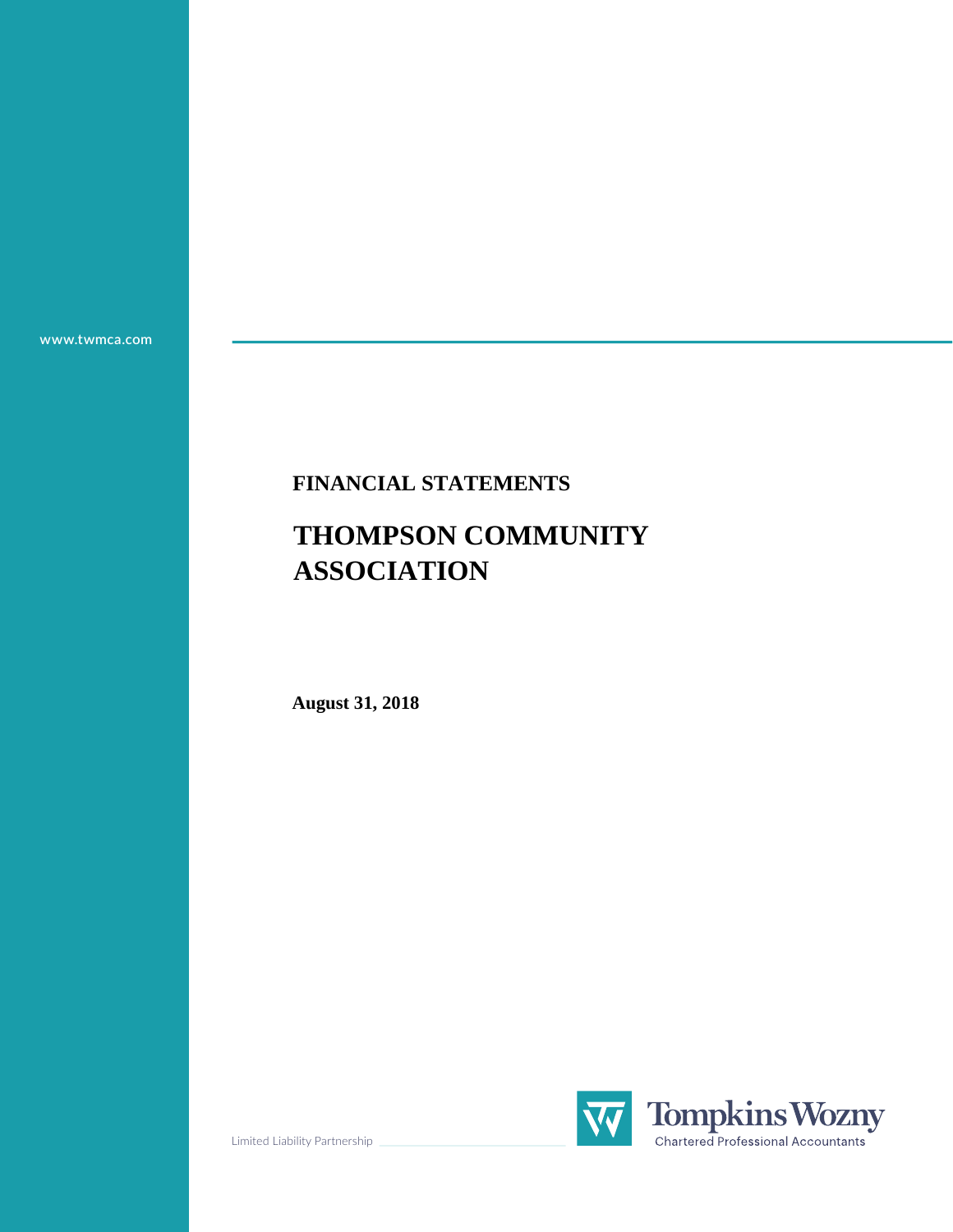#### **INDEPENDENT PRACTITIONER'S REVIEW ENGAGEMENT REPORT**

#### **Thompson Community Association** To the Directors of

We have reviewed the accompanying financial statements of Thompson Community Association that comprise the statement of financial position as at August 31, 2018, and the statements of changes in fund balances, operations, and cash flows for the year then ended, and a summary of significant accounting policies and other explanatory information.

#### *Management's Responsibility for the Financial Statements*

Management is responsible for the preparation and fair presentation of these financial statements in accordance with Canadian accounting standards for not-for-profit organizations, and for such internal control as management determines is necessary to enable the preparation of financial statements that are free from material misstatement, whether due to fraud or error.

#### *Practitioner's Responsibility*

Our responsibility is to express a conclusion on the accompanying financial statements based on our review. We conducted our review in accordance with Canadian generally accepted standards for review engagements, which require us to comply with relevant ethical requirements.

A review of financial statements in accordance with Canadian generally accepted standards for review engagements is a limited assurance engagement. The practitioner performs procedures, primarily consisting of making inquiries of management and others within the entity, as appropriate, and applying analytical procedures, and evaluates the evidence obtained.

The procedures performed in a review are substantially less in extent than, and vary in nature from, those performed in an audit conducted in accordance with Canadian generally accepted auditing standards. Accordingly, we do not express an audit opinion on these financial statements.

#### *Conclusion*

Based on our review, nothing has come to our attention that causes us to believe that the accompanying financial statements do not present fairly, in all material respects, the financial position of Thompson Community Association as at August 31, 2018, and the results of its operations and its cash flows for the year then ended in accordance with Canadian accounting standards for not-for-profit organizations.

Jonphine Wogny LLP

Vancouver, Canada

December 3, 2018 Chartered Professional Accountants



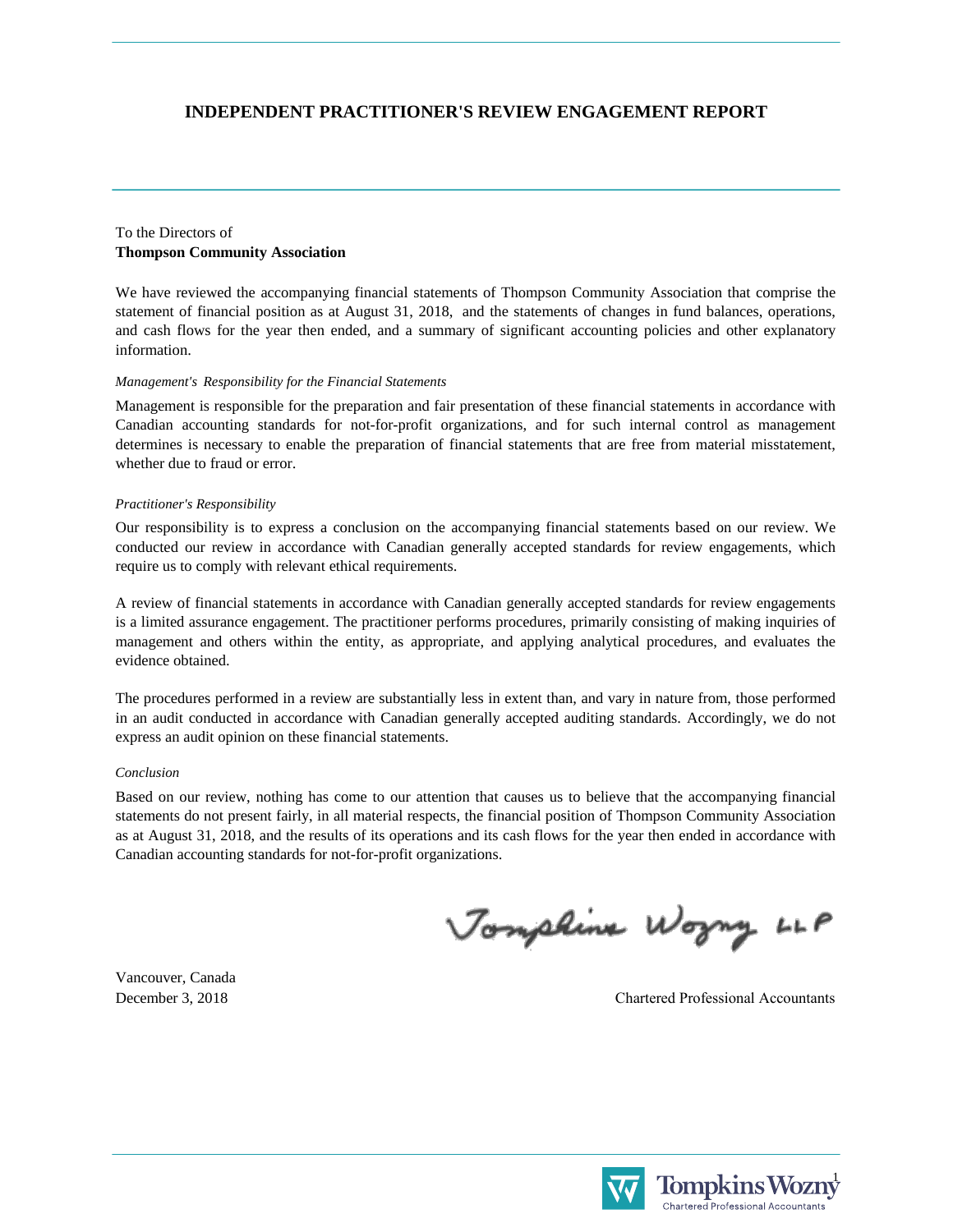### **STATEMENT OF FINANCIAL POSITION**

As at August 31 Unaudited - See Review Engagement Report

|                                                      |                | 2018                     |               |           |
|------------------------------------------------------|----------------|--------------------------|---------------|-----------|
|                                                      | <b>General</b> | Gaming                   |               |           |
|                                                      | Fund           | Fund                     | <b>Totals</b> | 2017      |
|                                                      | \$             | \$                       | \$            | \$        |
| <b>ASSETS</b>                                        |                |                          |               |           |
| <b>Current</b>                                       |                |                          |               |           |
| Cash                                                 | 369,650        | 68                       | 369,718       | 648,534   |
| Guaranteed investment certificates [note 3]          | 333,732        |                          | 333,732       | 240,422   |
| Accounts receivable [note 5]                         | 41,451         |                          | 41,451        | 35,025    |
| Advance - Sea Island Community Association           |                |                          |               | 33,893    |
| Prepaid expenses                                     | 2,455          |                          | 2,455         | 5,071     |
| <b>Total current assets</b>                          | 747,288        | 68                       | 747,356       | 962,945   |
| Internally restricted cash and guaranteed investment |                |                          |               |           |
| certificates [note 3 and 4]                          | 704,043        |                          | 704,043       | 620,896   |
| Property and equipment [note 6]                      | 391,697        |                          | 391,697       | 455,254   |
|                                                      | 1,843,028      | 68                       | 1,843,096     | 2,039,095 |
| <b>LIABILITIES AND FUND BALANCES</b>                 |                |                          |               |           |
| <b>Current liabilities</b>                           |                |                          |               |           |
| Accounts payable and accruals [note 7]               | 130,144        |                          | 130,144       | 371,708   |
| Deferred revenue [note 8]                            | 265,505        |                          | 265,505       | 246,261   |
| <b>Total liabilities</b>                             | 395,649        | $\overline{\phantom{0}}$ | 395,649       | 617,969   |
| <b>Fund balances</b>                                 |                |                          |               |           |
| Externally restricted                                |                | 68                       | 68            | 69        |
| Invested in property and equipment                   | 391,697        |                          | 391,697       | 455,254   |
| Internally restricted [note 9]                       | 704,043        |                          | 704,043       | 620,896   |
| Unrestricted                                         | 351,639        |                          | 351,639       | 344,907   |
| <b>Total fund balances</b>                           | 1,447,379      | 68                       | 1,447,447     | 1,421,126 |
|                                                      | 1,843,028      | 68                       | 1,843,096     | 2,039,095 |

*See accompanying notes to the financial statements*

On behalf of the Board:

*Otto Sun Marion Gray*

Director Director



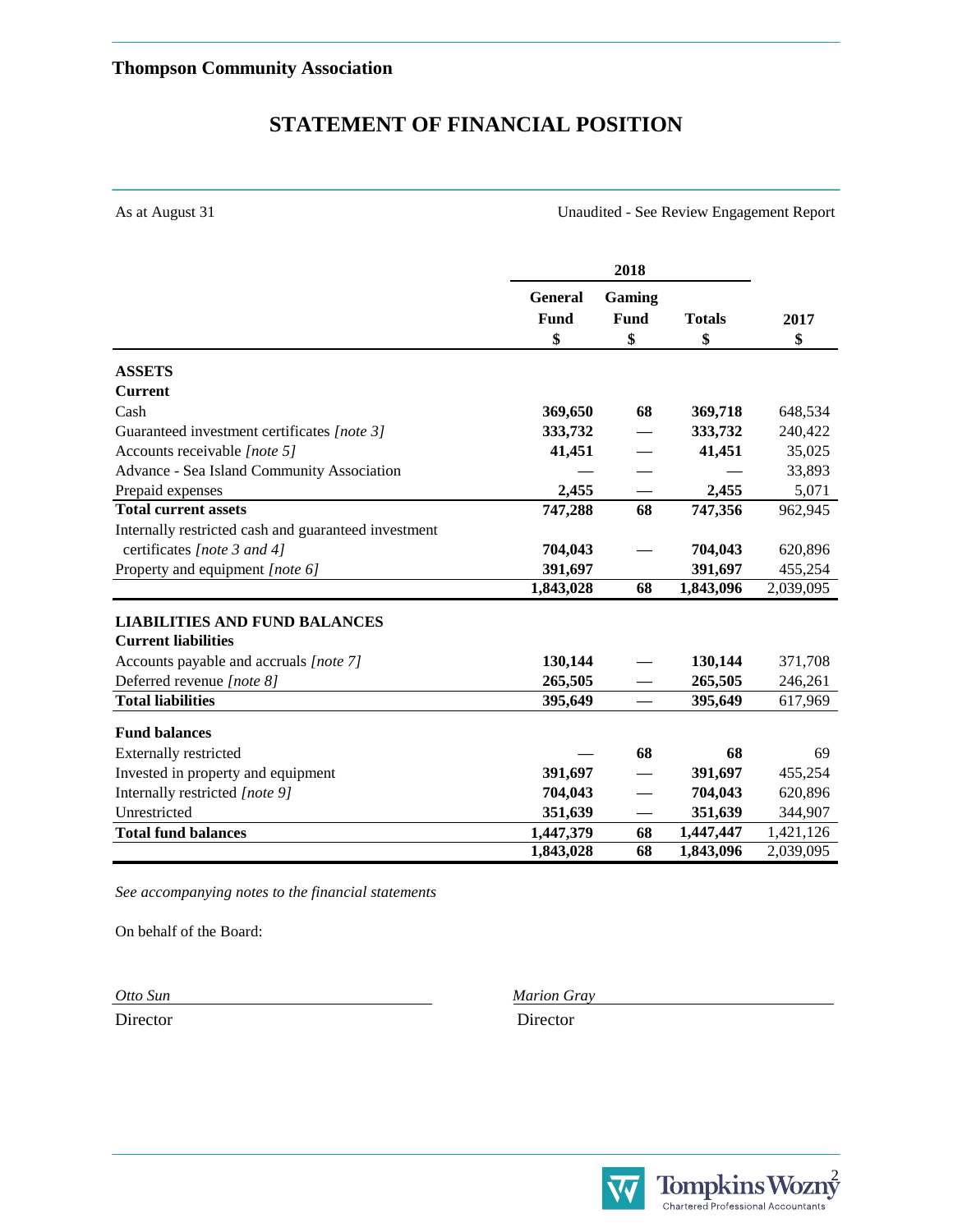## **STATEMENT OF CHANGES IN FUND BALANCES**

Year ended August 31 Unaudited - See Review Engagement Report

|                                    | <b>General Fund</b>                                          |                                              |                           |                             |                    |
|------------------------------------|--------------------------------------------------------------|----------------------------------------------|---------------------------|-----------------------------|--------------------|
|                                    | <b>Invested in</b><br><b>Property and</b><br>Equipment<br>\$ | <b>Internally</b><br><b>Restricted</b><br>\$ | $Un-$<br>restricted<br>\$ | Gaming<br><b>Fund</b><br>\$ | <b>Total</b><br>\$ |
| 2018                               |                                                              | [note $9$ ]                                  |                           |                             |                    |
| <b>Balance, beginning of year</b>  | 455,254                                                      | 620,896                                      | 344,907                   | 69                          | 1,421,126          |
| Revenue over (under) expenses      | (71, 439)                                                    |                                              | 97,761                    | (1)                         | 26,321             |
| Purchase of property and equipment | 7,882                                                        | (3,136)                                      | (4,746)                   |                             |                    |
| Interfund transfers                |                                                              | 86,283                                       | (86, 283)                 |                             |                    |
| Balance, end of year               | 391,697                                                      | 704,043                                      | 351,639                   | 68                          | 1,447,447          |
| 2017                               |                                                              |                                              |                           |                             |                    |
| <b>Balance, beginning of year</b>  | 161,884                                                      | 517,049                                      | 700,879                   | 103                         | 1,379,915          |
| Revenue over (under) expenses      | (74,600)                                                     |                                              | 115,845                   | (34)                        | 41,211             |
| Purchase of property and equipment | 367,970                                                      | (350, 928)                                   | (17, 042)                 |                             |                    |
| Interfund transfers                |                                                              | 454,775                                      | (454, 775)                |                             |                    |
| Balance, end of year               | 455,254                                                      | 620,896                                      | 344,907                   | 69                          | 1,421,126          |

*See accompanying notes to the financial statements*

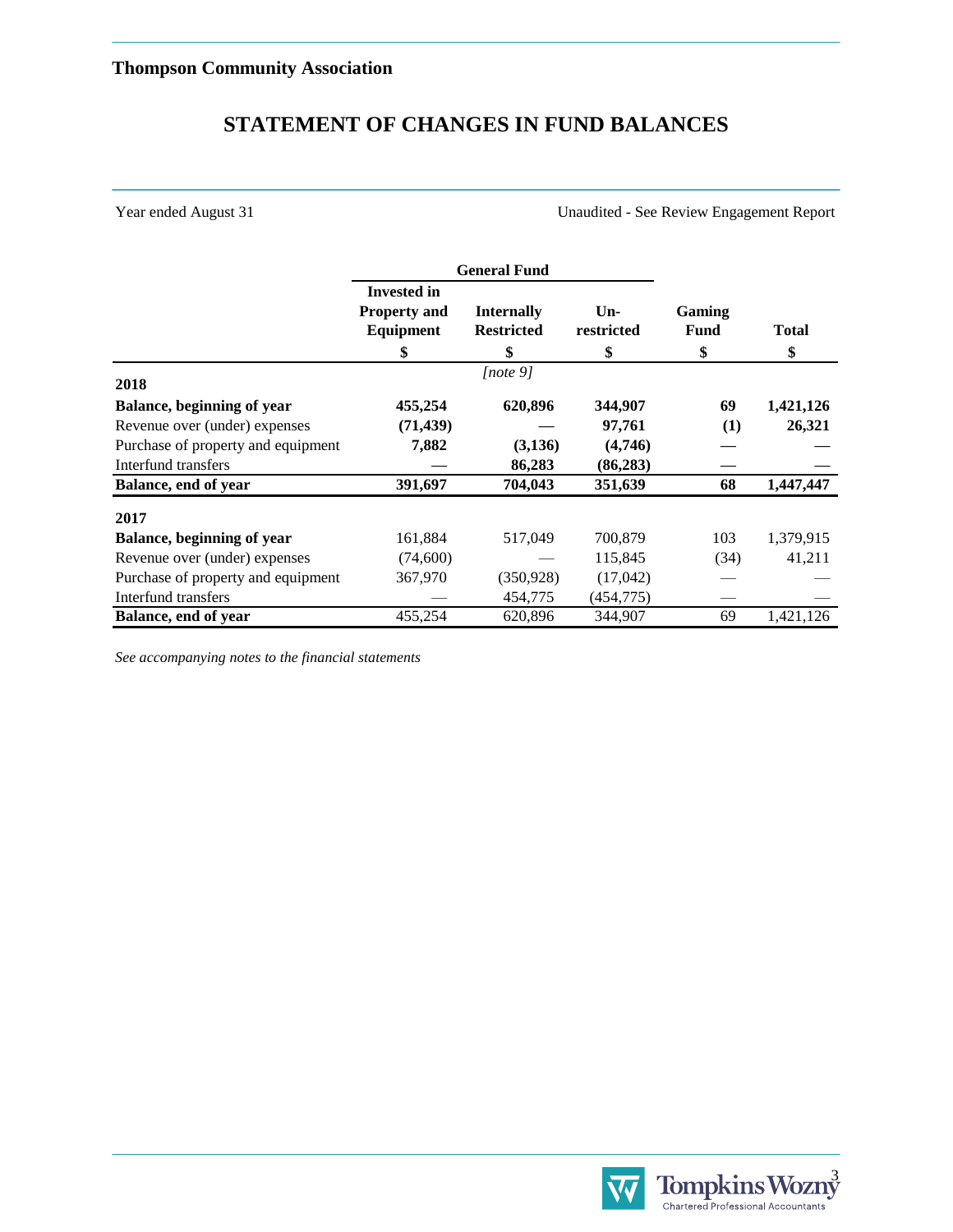### **STATEMENT OF OPERATIONS**

Year ended August 31 Unaudited - See Review Engagement Report

|                                            |             | 2018             |               |           |
|--------------------------------------------|-------------|------------------|---------------|-----------|
|                                            | General     | Gaming           |               |           |
|                                            | <b>Fund</b> | <b>Fund</b>      | <b>Totals</b> | 2017      |
|                                            | \$          | \$               | \$            | \$        |
| <b>REVENUE</b>                             |             |                  |               |           |
| Programs [schedule]                        | 584,839     |                  | 584,839       | 559,644   |
| Licensed Preschool - Rompers [schedule]    | 199,966     |                  | 199,966       | 226,812   |
| - Nature school [schedule]                 | 172,417     |                  | 172,417       | 166,161   |
| Rentals and children's parties [schedule]  | 42,446      |                  | 42,446        | 36,810    |
| Interest and other                         | 17,929      | 1                | 17,930        | 18,148    |
|                                            | 1,017,597   | $\mathbf{1}$     | 1,017,598     | 1,007,575 |
| Fitness [schedule]                         | 468,540     |                  | 468,540       | 490,978   |
| <b>Total revenue</b>                       | 1,486,137   | $\mathbf{1}$     | 1,486,138     | 1,498,553 |
| <b>EXPENSES</b>                            |             |                  |               |           |
| Programs [schedule]                        | 526,346     |                  | 526,346       | 509,122   |
| Licensed Preschool - Rompers [schedule]    | 179,204     |                  | 179,204       | 201,185   |
| - Nature school [schedule]                 | 155,028     |                  | 155,028       | 159,881   |
| Accounting                                 | 26,314      |                  | 26,314        | 25,826    |
| Auxiliary staff                            | 59,017      |                  | 59,017        | 45,635    |
| Bank charges and credit card merchant fees | 19,210      | $\overline{2}$   | 19,212        | 23,157    |
| Amortization of property and equipment     | 71,439      |                  | 71,439        | 72,886    |
| Insurance                                  | 7,144       |                  | 7,144         | 7,606     |
| Rentals and children's parties [schedule]  | 27,105      |                  | 27,105        | 26,924    |
| Community development coordinator          | 54,192      |                  | 54,192        | 51,448    |
| Repairs and maintenance                    | 12,455      |                  | 12,455        | 3,109     |
| Other administration                       | 71,847      |                  | 71,847        | 57,925    |
|                                            | 1,209,301   | $\overline{2}$   | 1,209,303     | 1,184,704 |
| Fitness [schedule]                         | 250,514     |                  | 250,514       | 272,638   |
| <b>Total expenses</b>                      | 1,459,815   | $\boldsymbol{2}$ | 1,459,817     | 1,457,342 |
| Revenue over (under) expenses for the year | 26,322      | (1)              | 26,321        | 41,211    |

*See accompanying notes to the financial statements*



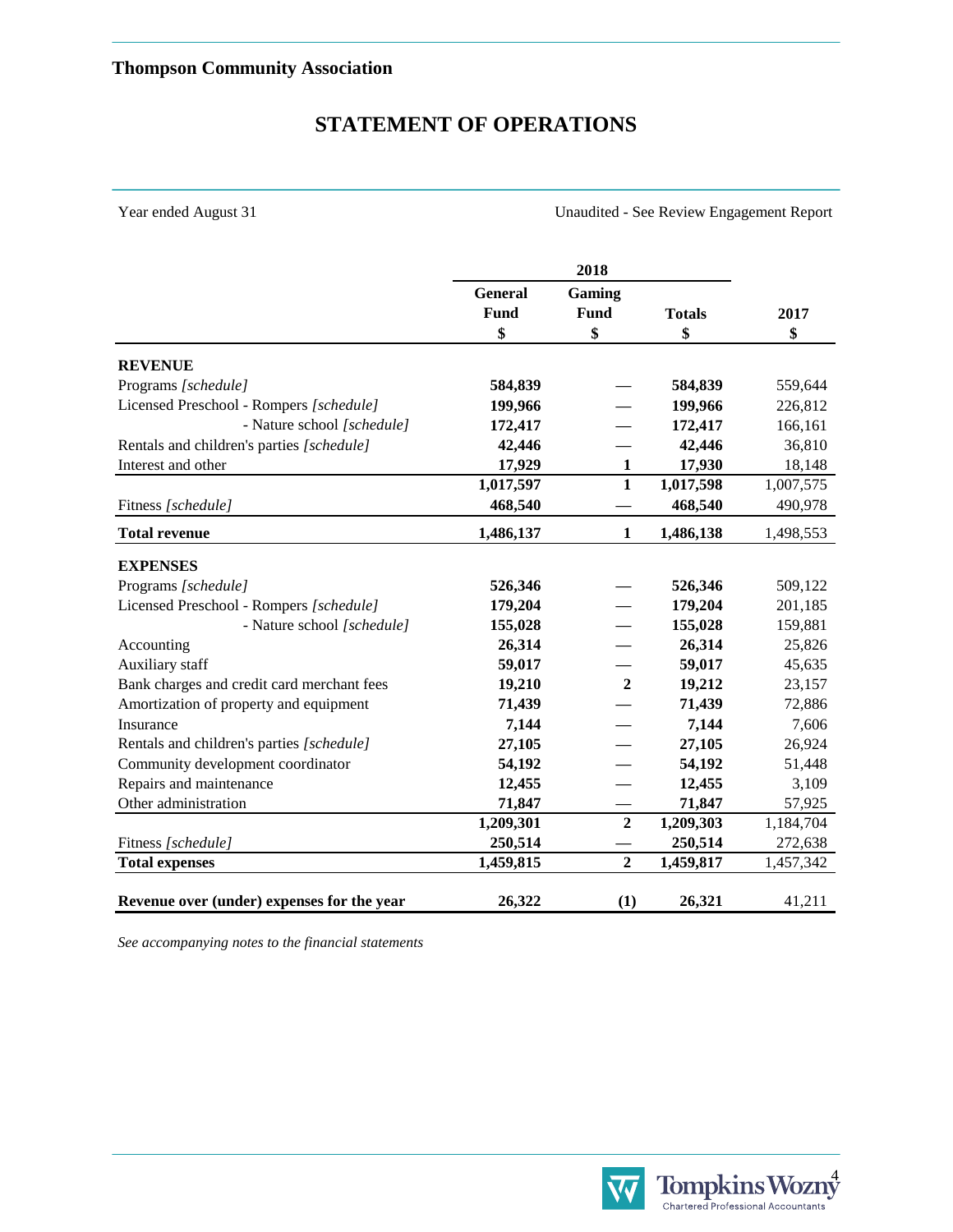# **STATEMENT OF CASH FLOWS**

Year ended August 31

Unaudited - See Review Engagement Report

|                                                                 | 2018                   |                          |               |            |      |
|-----------------------------------------------------------------|------------------------|--------------------------|---------------|------------|------|
|                                                                 | <b>General</b><br>Fund | Gaming<br>Fund           | <b>Totals</b> |            | 2017 |
|                                                                 | \$                     | \$                       | \$            | \$         |      |
| <b>OPERATING ACTIVITIES</b>                                     |                        |                          |               |            |      |
| Revenue over (under) expenses for the year                      | 26,322                 | (1)                      | 26,321        | 41,211     |      |
| Items not affecting cash                                        |                        |                          |               |            |      |
| Amortization of property and equipment                          | 71,439                 |                          | 71,439        | 72,886     |      |
| Loss on disposal of equipment                                   |                        |                          |               | 1,714      |      |
| Changes in non-cash working capital items                       |                        |                          |               |            |      |
| Accounts receivable                                             | (6,426)                |                          | (6, 426)      | 14,561     |      |
| Prepaid expenses                                                | 2,616                  |                          | 2,616         | (2,460)    |      |
| Accounts payable and accruals                                   | 8,143                  |                          | 8,143         | 25,912     |      |
| Deferred revenue                                                | 19,244                 |                          | 19,244        | 14,686     |      |
| Cash provided by (used in) operating activities                 | 121,338                | (1)                      | 121,337       | 168,510    |      |
| <b>INVESTING ACTIVITIES</b>                                     |                        |                          |               |            |      |
| Net redemption (purchase) of guaranteed investment certificates | (176, 457)             |                          | (176, 457)    | 246,208    |      |
| Advance - Sea Island Community Association                      | 33,893                 |                          | 33,893        | (33, 893)  |      |
| Purchase of property and equipment (net of accounts payable)    | (257, 589)             |                          | (257, 589)    | (118, 263) |      |
| Cash provided by (used in) investing activities                 | (400, 153)             | $\overline{\phantom{0}}$ | (400, 153)    | 94,052     |      |
| Increase (decrease) in cash during the year                     | (278, 815)             | (1)                      | (278, 816)    | 262,562    |      |
| Cash, beginning of year                                         | 648,465                | 69                       | 648,534       | 385,972    |      |
| Cash, end of year                                               | 369,650                | 68                       | 369,718       | 648,534    |      |

*See accompanying notes to the financial statements*

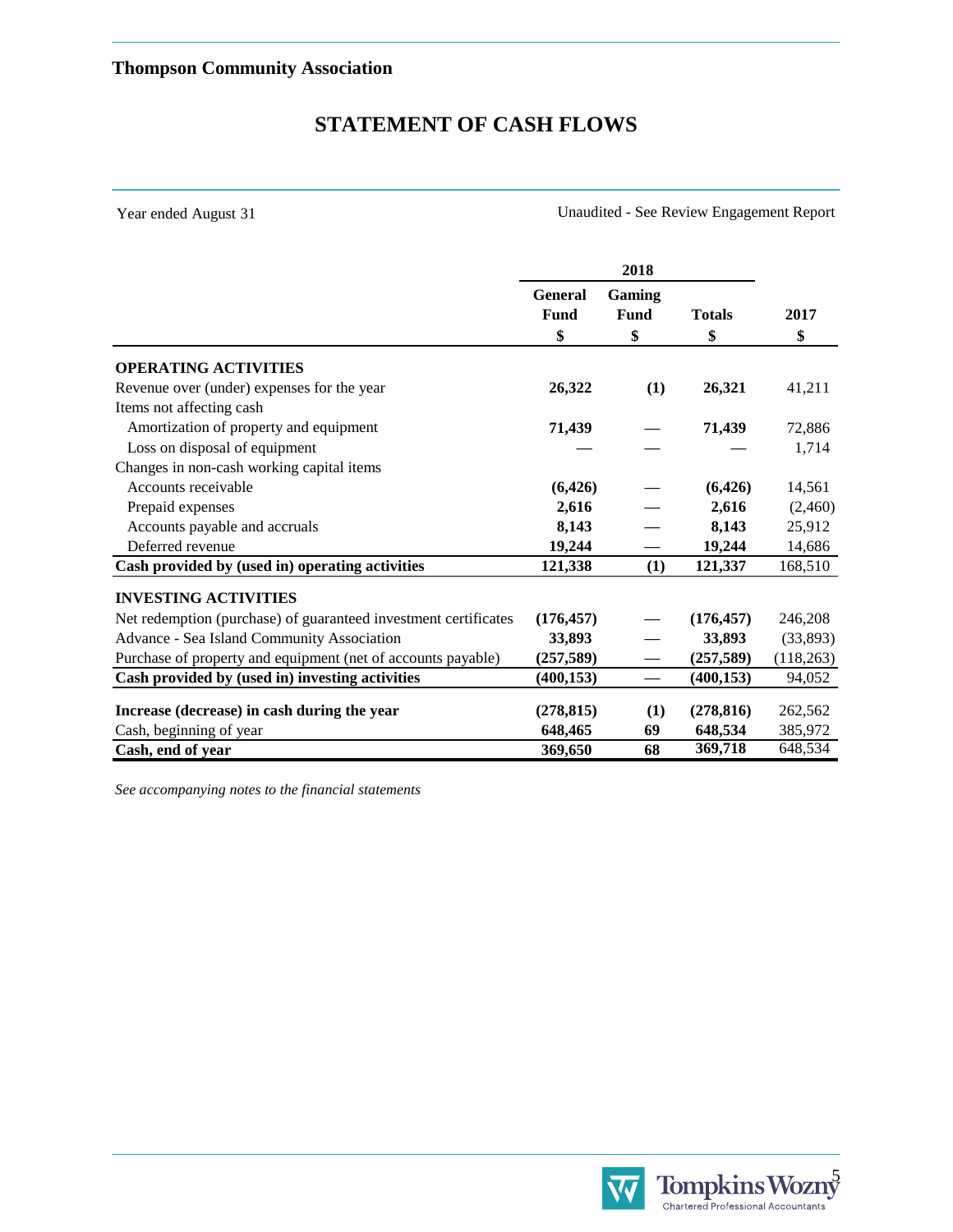August 31, 2018 Unaudited - See Review Engagement Report

#### **1. PURPOSE OF THE ASSOCIATION**

The Thompson Community Association (the "Association") is incorporated pursuant to the British Columbia Societies Act, is a not-for-profit organization and is exempt from income taxes. The Association and the City of Richmond ("City") through a joint operating agreement ("JOA"), are responsible for the day to day operations of the Thompson Community Centre, located in the Thompson area of Richmond, B.C.

The current JOA expires on December 31, 2023.

The Association believes that a healthy community is welcoming, caring, safe, supportive and responsive to the needs of its residents. The mission of the volunteers and professionals of the Thompson Community Association is to strive for a healthy community by providing sustainable social and recreational opportunities and facilities to the residents of the Thompson area and Richmond in a way that invites the full participation of all people.

### **2. SIGNIFICANT ACCOUNTING POLICIES**

The financial statements were prepared in accordance with Canadian accounting standards for not-forprofit organizations ("ASNPO") and include the following significant accounting policies:

#### **Use of Estimates**

The preparation of financial statements in conformity with Canadian generally accepted accounting principles requires management to make estimates and assumptions that affect the reported amounts of assets and liabilities and disclosure of contingent assets and liabilities at the date of the financial statements and the amounts of revenues and expenditures reported during the year. Significant areas requiring the use of management estimates relate to the determination of net recoverable value of assets, in particular as it relates to useful lives of property and equipment. Actual results could differ from these estimates.

#### **Cash**

Cash consists of cash on hand and bank deposits.

### **Fund Accounting**

The General Fund reports the assets, liabilities, revenues and expenses relating to program delivery, administrative activities and capital assets.

The Gaming Fund reports revenues and expenses relating to the assets, liabilities, revenues and expenses relating to the receipt of gaming funds.



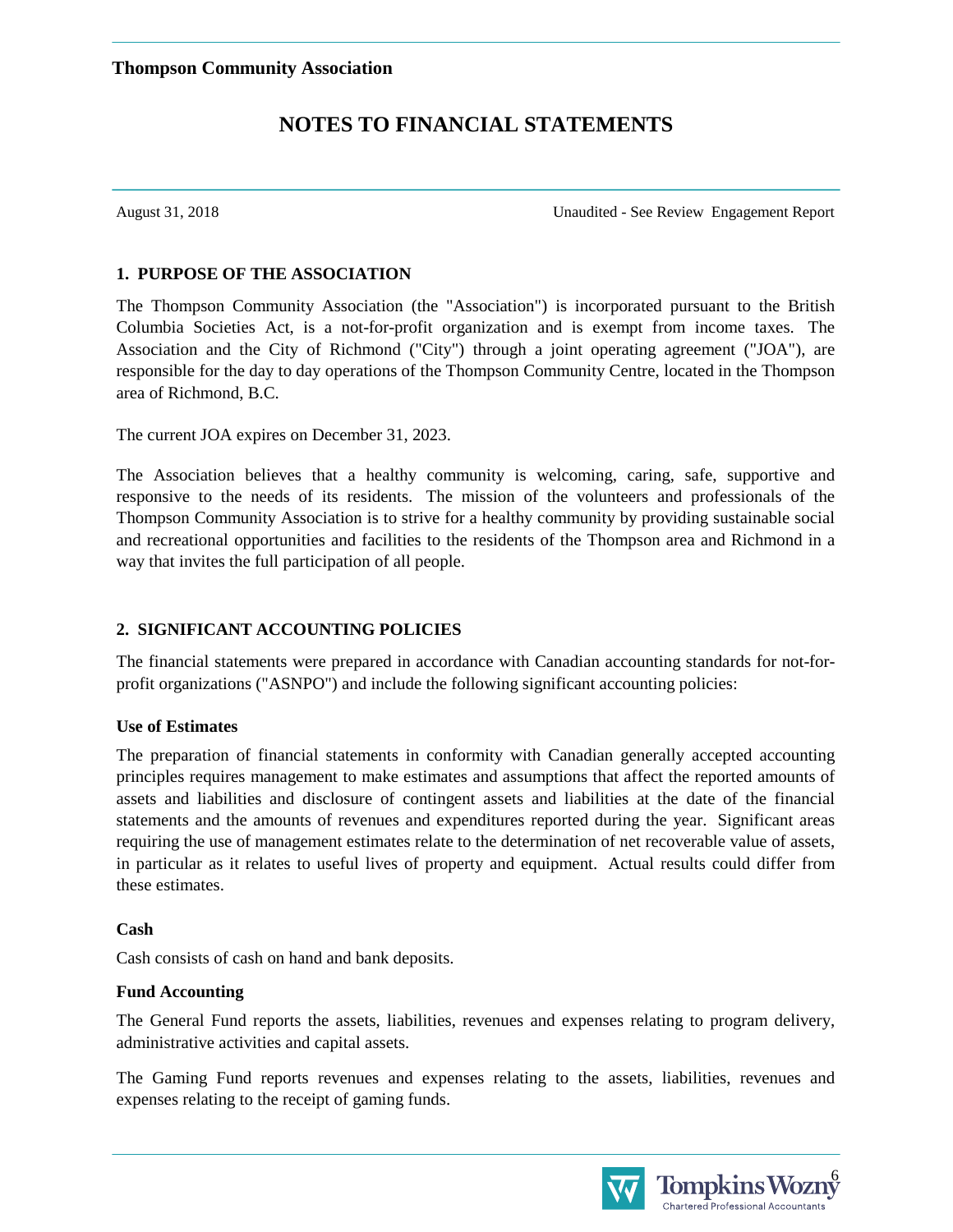August 31, 2018 Unaudited - See Review Engagement Report

#### **2. SIGNIFICANT ACCOUNTING POLICIES (CONT'D)**

#### **Revenue Recognition**

The Association follows the deferral method of accounting for contributions. Restricted contributions are recognized as revenue in the year in which the related expenditures are incurred. Contributions restricted for the purchase of property and equipment are amortized to revenue at the same rate as the related assets. Unrestricted contributions are recognized as revenue when received or receivable if the amount to be received can be reasonably estimated and collection is reasonably assured.

Revenue from all other sources is recognized when the respective program or service is provided. Any revenues received in advance of the commencement of a program or service is recorded as deferred revenue.

#### **Property and Equipment**

Property and equipment are recorded at cost.

#### **Amortization**

The Association amortizes its property and equipment on a straight-line basis over their estimated useful lives as follows:

| <b>Fitness Equipment</b>      | $-4$ , 5 and 8 years |
|-------------------------------|----------------------|
| <b>Furniture and Fixtures</b> | - 5 and 10 years     |
| Playground                    | $-25$ years          |

#### **Contributed Services**

The work of the Association is dependent on the efforts of many volunteers. As these services are not normally purchased by the Association and due to the difficulty in determining the fair value of such services, the value of the contributed services are not recognized in these financial statements.

#### **Statement of Cash Flows**

The statement of cash flows is prepared on a net cash basis and cash flows from operating activities are reported using the indirect method.

#### **Internally Restricted Fund Balances**

The Building Expansion Reserve internally restricts amounts for future expansion of the facility.

The Capital Reserve internally restricts amounts to cover the replacement of Fitness Room equipment and other capital equipment.

The Tot Lot Replacement internally restricts amounts to cover the replacement of the Tot Lot.



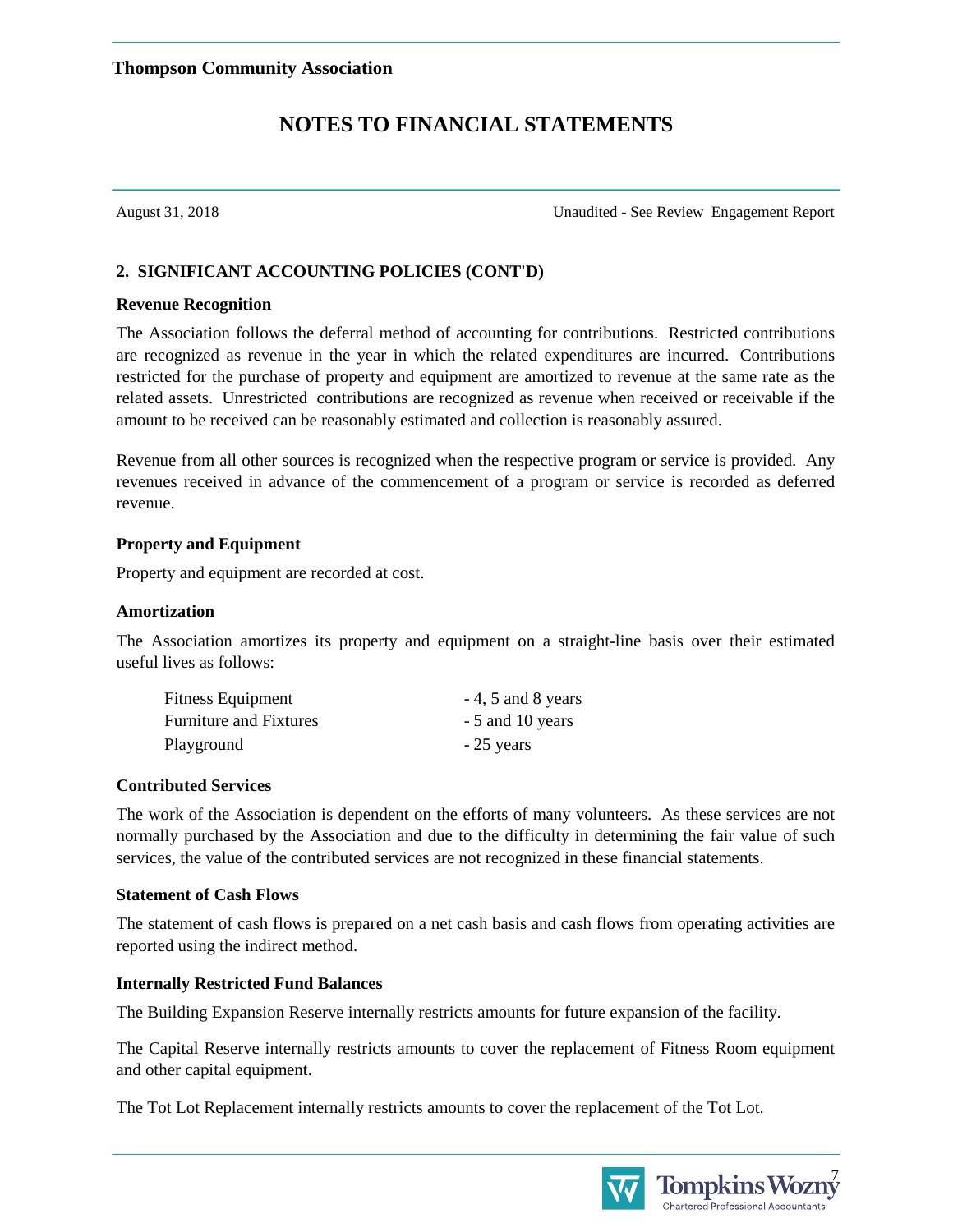August 31, 2018 Unaudited - See Review Engagement Report

#### **2. SIGNIFICANT ACCOUNTING POLICIES (CONT'D)**

The Fitness Room Upgrades internally restricts amounts to cover upgrades to the fitness centre.

The Contingency Reserve internally restricts three months of estimated operating expenses.

#### **Use of the Thompson Community Centre and the Providing of Operating Expenses**

The City provides the building, utilities and administrative staff to run the Centre at no cost to the Association. The value of the use of the facilities as well as these additional operating expenses has not been reflected in the financial statements.

#### **Measurement of Financial Instruments**

The Association initially measures its financial assets and financial liabilities at fair value.

The Association subsequently measures all its financial assets and financial liabilities at amortized cost, except for investments in equity instruments that are quoted in an active market, which are measured at fair value. Changes in fair value are recognized in net income.

Financial assets measured at amortized cost include cash, guaranteed investments certificates, and accounts receivable.

Financial liabilities measured at amortized cost include accounts payable and accruals.

Financial assets measured at cost are tested for impairment when there are indicators of impairment. The amount of the write-down is recognized in net income. The previously recognized impairment loss may be reversed to the extent of the improvement, directly or by adjusting the allowance account, provided it is no greater than the amount that would have been reported at the date of the reversal had the impairment not been recognized previously. The amount of the reversal is recognized in net income.

### **3. GUARANTEED INVESTMENT CERTIFICATES ("GIC's")**

GIC's have interest rates varying from 1.65% to 2.25% and have maturity dates ranging from November 2018 to June 2019.

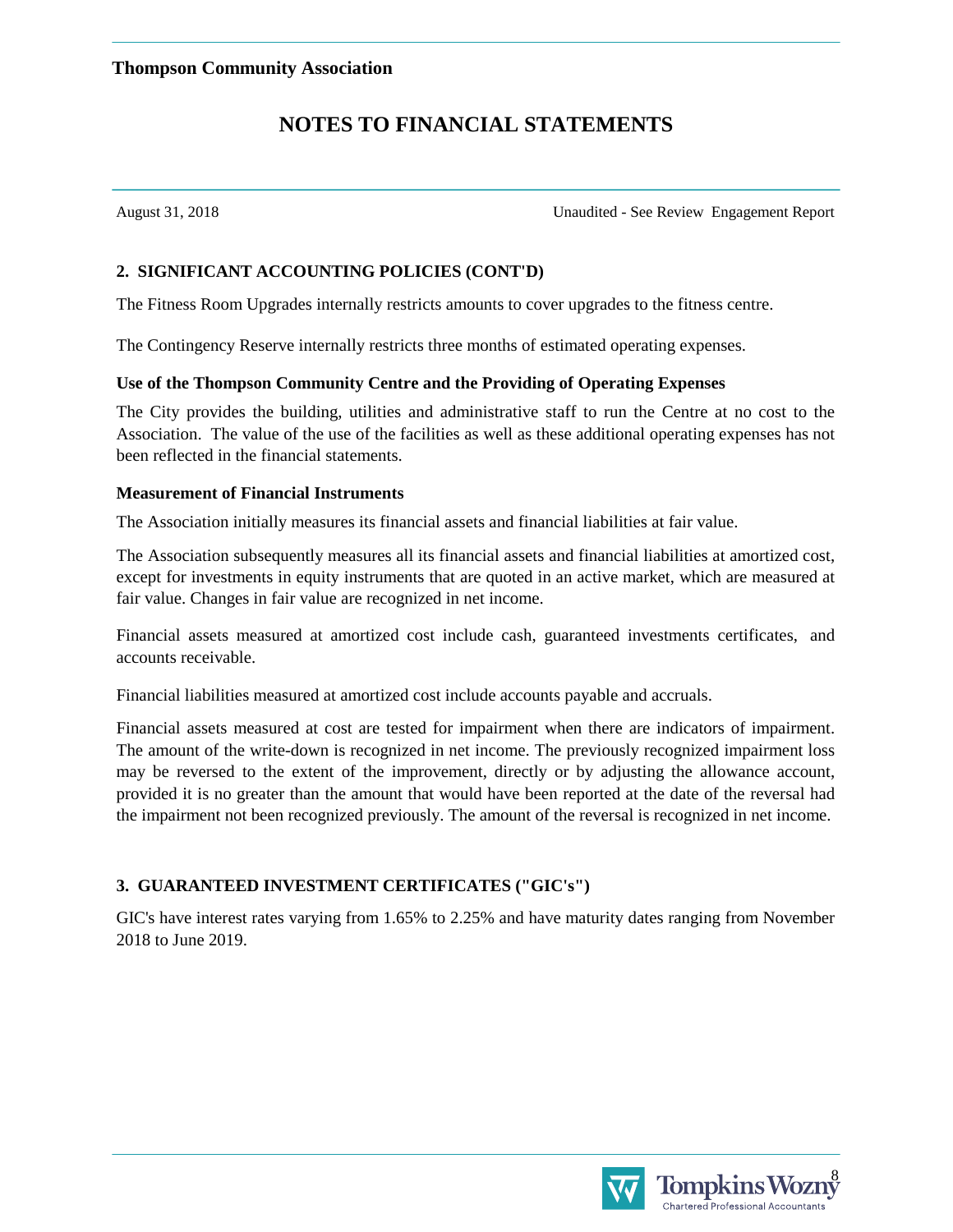August 31, 2018 Unaudited - See Review Engagement Report

#### **4. INTERNALLY RESTRICTED CASH AND GIC's**

Internally restricted cash and GIC's comprises of the following:

|                                   | 2018    | 2017    |
|-----------------------------------|---------|---------|
|                                   | \$      |         |
| Internally restricted funds:      |         |         |
| Capital Reserve                   | 309,566 | 246,419 |
| <b>Building Expansion Reserve</b> | 5,184   | 5,184   |
| <b>Tot Lot Replacement</b>        | 293     | 293     |
| <b>Fitness Room Upgrade</b>       | 20,000  |         |
| <b>Contingency Reserve</b>        | 369,000 | 369,000 |
|                                   | 704.043 | 620.896 |

#### **5. ACCOUNTS RECEIVABLE**

|                                 | 2018   | 2017<br>Φ |
|---------------------------------|--------|-----------|
|                                 | S      |           |
| City of Richmond                | 24,589 | 25,936    |
| Grants and other                | 4,489  | 2,556     |
| Interest receivable             | 12,373 | 6,533     |
| Allowance for doubtful accounts |        |           |
|                                 | 41,451 | 35,025    |

#### **6. PROPERTY AND EQUIPMENT**

|                        | Cost<br>\$ | <b>Accumulated</b><br>Amortization<br>\$ | <b>Net</b><br><b>Book Value</b><br>\$ |
|------------------------|------------|------------------------------------------|---------------------------------------|
| 2018                   |            |                                          |                                       |
| Furniture and fixtures | 237,175    | 190,556                                  | 46,619                                |
| Fitness equipment      | 334,389    | 229,030                                  | 105,359                               |
| Playground             | 249,707    | 9,988                                    | 239,719                               |
|                        | 821,271    | 429,574                                  | 391,697                               |
| 2017                   |            |                                          |                                       |
| Furniture and fixtures | 229,293    | 177,572                                  | 51,721                                |
| Fitness equipment      | 334,389    | 180,563                                  | 153,826                               |
| Playground             | 249,707    |                                          | 249,707                               |
|                        | 813,389    | 358,135                                  | 455,254                               |

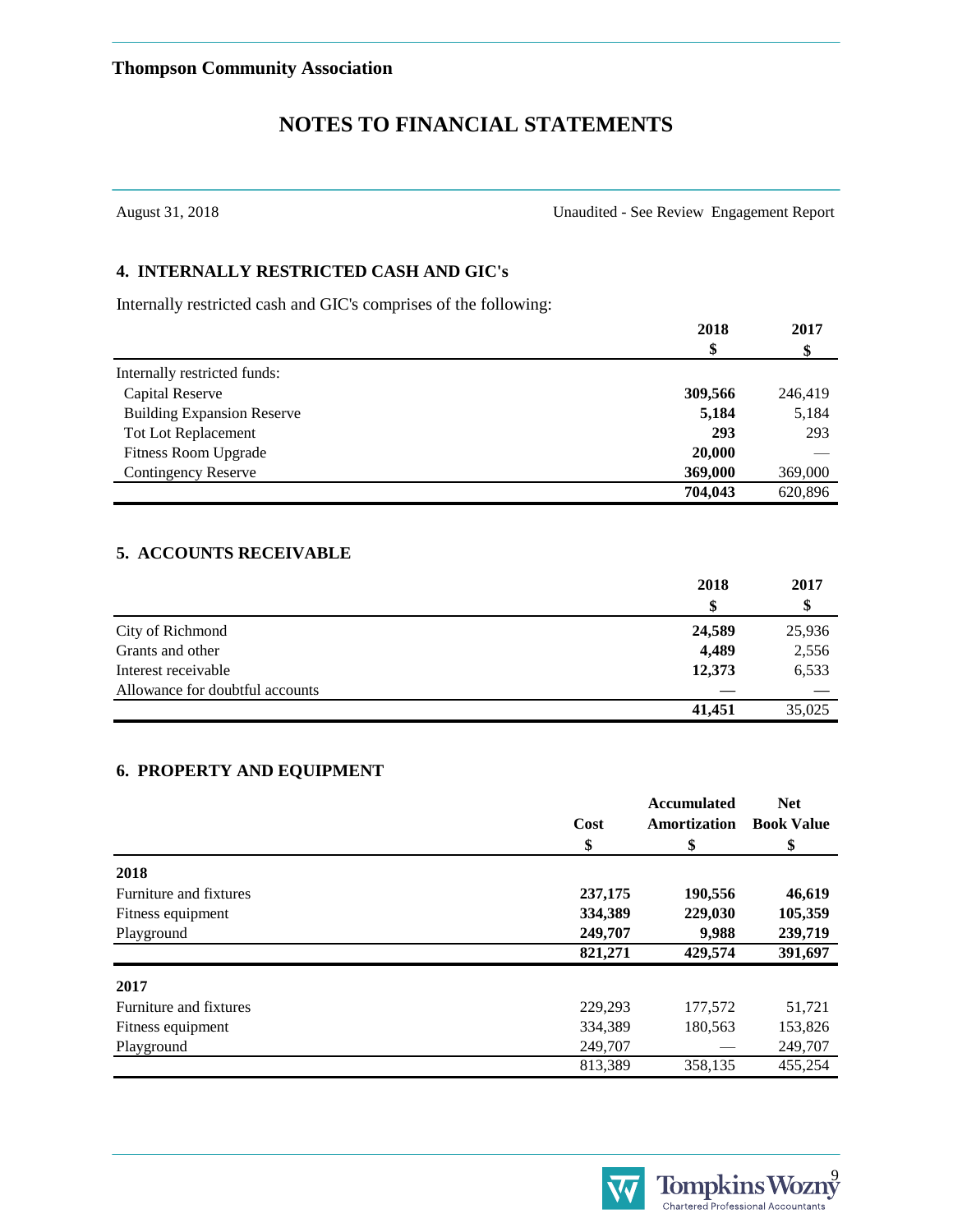August 31, 2018 Unaudited - See Review Engagement Report

#### **7. ACCCOUNTS PAYABLE AND ACCRUALS**

|                              | 2018<br>S | 2017<br>\$ |
|------------------------------|-----------|------------|
|                              |           |            |
| Trade payables and accruals  | 57,519    | 318,583    |
| Wages payable                | 65,525    | 47,001     |
| Government remittances - GST | 5,199     | 4,148      |
| - WorkSafeBC                 | 1.901     | 1,976      |
|                              | 130,144   | 371,708    |

#### **8. DEFERRED REVENUE**

Deferred revenue represents revenue received in advance and comprises the following:

|                                | 2018    | 2017<br>\$ |
|--------------------------------|---------|------------|
|                                | \$      |            |
| Programs                       | 130,226 | 129,744    |
| Fitness                        | 88,287  | 87,459     |
| Fundraising                    | 16,761  | 14,358     |
| Grants                         | 21,717  | 10,200     |
| Rentals and children's parties | 8,514   | 4,500      |
|                                | 265,505 | 246,261    |

#### **9. INTERNALLY RESTRICTED FUND BALANCES**

Internally restricted fund balances are as follows:

|                                   | 2018<br>\$ | 2017<br>\$ |
|-----------------------------------|------------|------------|
|                                   |            |            |
| Capital Reserve                   | 309,566    | 246,419    |
| <b>Building Expansion Reserve</b> | 5,184      | 5,184      |
| Tot Lot Replacement               | 293        | 293        |
| <b>Fitness Room Upgrade</b>       | 20,000     |            |
| <b>Contingency Reserve</b>        | 369,000    | 369,000    |
|                                   | 704,043    | 620,896    |

The internal restrictions are described as follows:

(i) Capital Reserve

In 2018, the Association's Board of Directors internally restricted fund balances of \$74,200 [2017 - \$85,775].



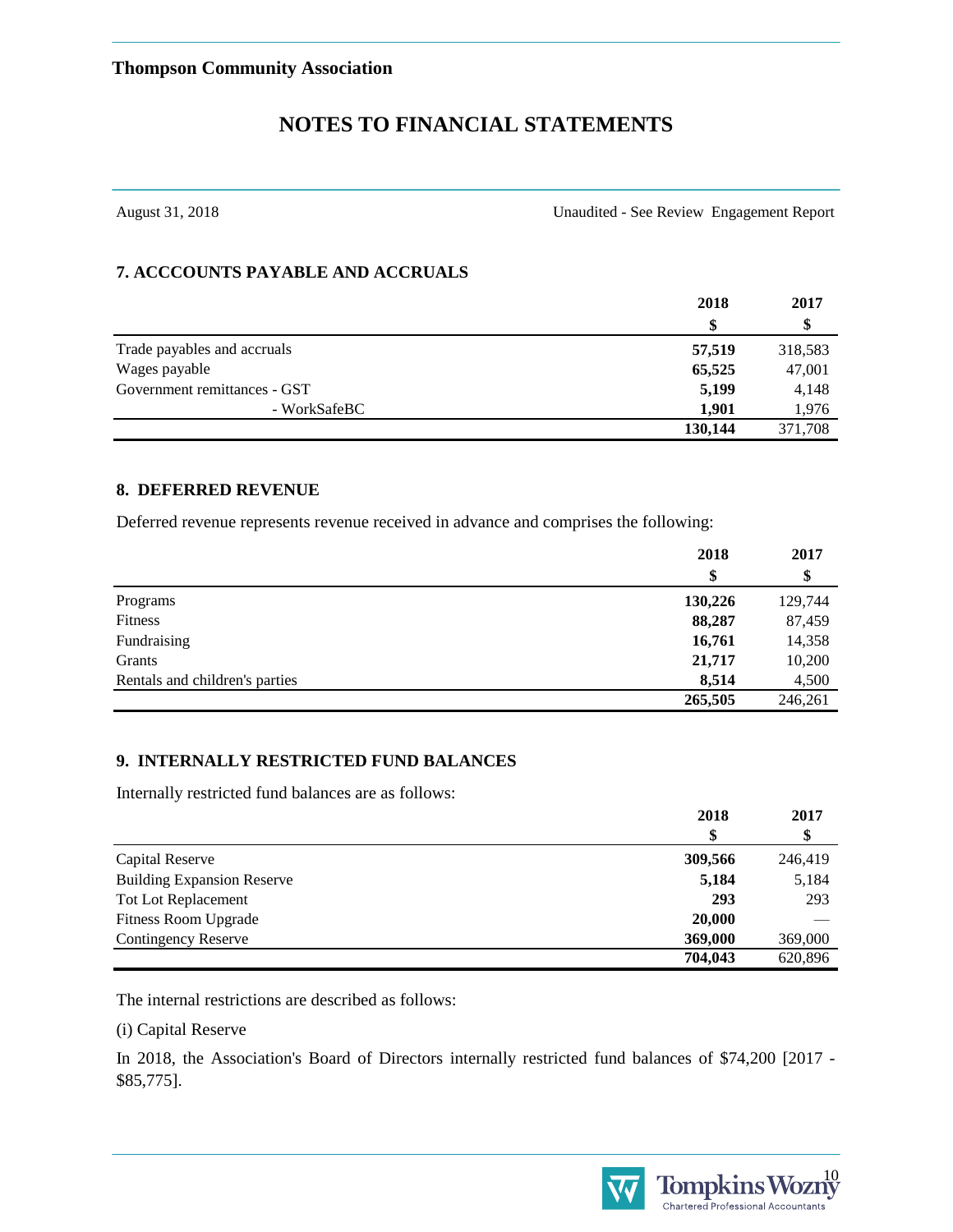August 31, 2018 Unaudited - See Review Engagement Report

#### **9. INTERNALLY RESTRICTED FUND BALANCES (CONT'D)**

|                                  |                | <b>Furniture and</b> |              |
|----------------------------------|----------------|----------------------|--------------|
|                                  | <b>Fitness</b> | <b>Fixtures</b>      | <b>Total</b> |
|                                  | \$             | \$                   | \$           |
| 2018                             |                |                      |              |
| Balance, beginning of year       | 201,024        | 45,395               | 246,419      |
| Interfund transfers              | 54,200         | 20,000               | 74,200       |
| Property and equipment purchased |                | (3,136)              | (3, 136)     |
| Expense incurred                 |                | (7, 917)             | (7, 917)     |
| Balance, end of year             | 255,224        | 54,342               | 309,566      |
| 2017                             |                |                      |              |
| Balance, beginning of year       | 221,470        | 40,395               | 261,865      |
| <b>Interfund transfers</b>       | 80,775         | 5,000                | 85,775       |
| Property and equipment purchased | (101, 221)     |                      | (101, 221)   |
| Expense incurred                 |                |                      |              |
| Balance, end of year             | 201,024        | 45,395               | 246,419      |
| (ii) Building Expansion Reserve  |                |                      |              |
|                                  |                | 2018                 | 2017         |
|                                  |                | \$                   | \$           |
| Balance, beginning of year       |                | 5,184                | 5,184        |
| Interfund transfer               |                |                      |              |
| Balance, end of year             |                | 5,184                | 5,184        |
| (iii) Tot Lot Replacement        |                |                      |              |
|                                  |                |                      |              |
|                                  |                | 2018                 | 2017         |
|                                  |                | \$                   | \$           |
| Balance, beginning of year       |                | 293                  | 250,000      |
| Interfund transfer               |                |                      |              |
| Property and equipment purchased |                |                      | (249,707)    |
| Balance, end of year             |                | 293                  | 293          |

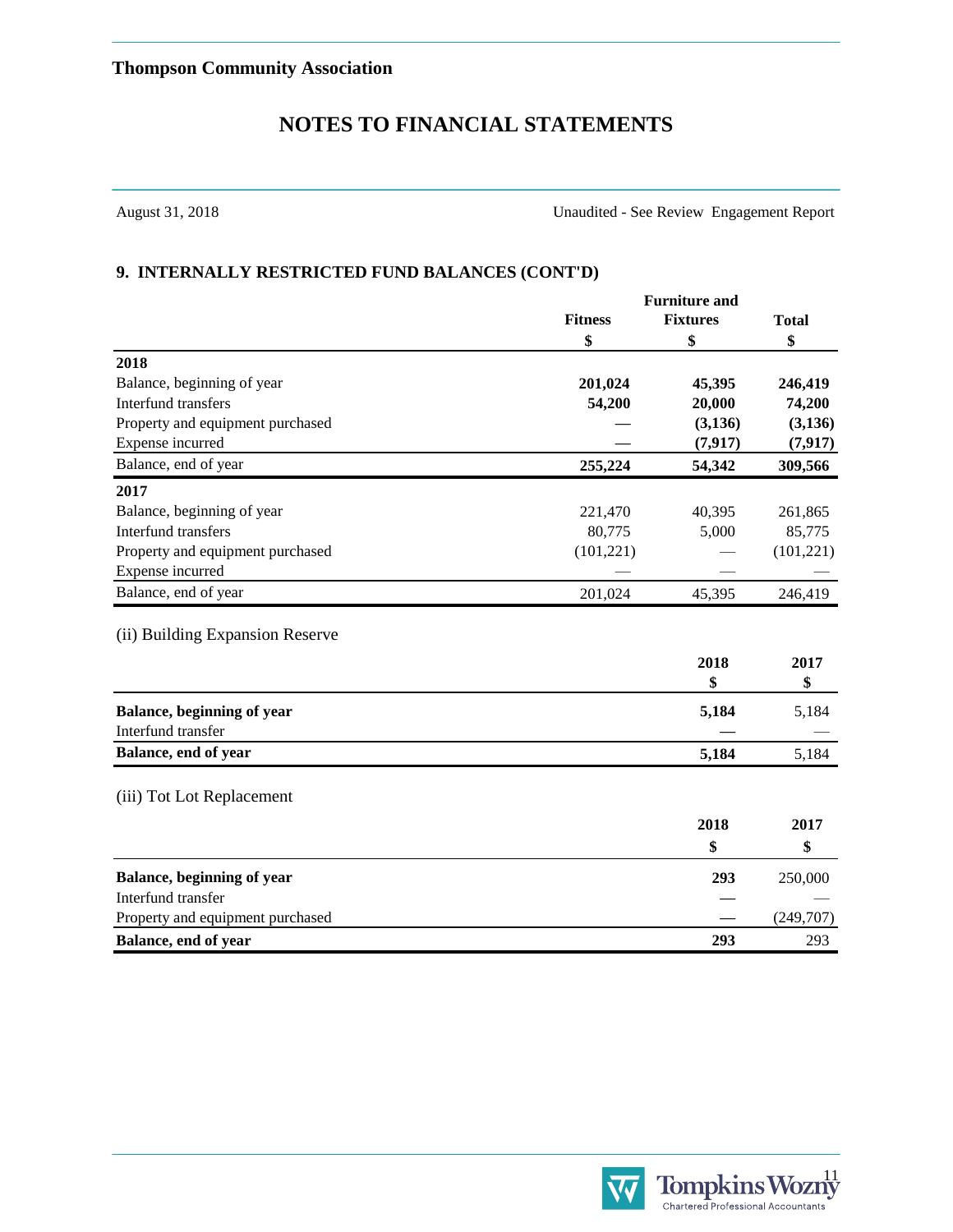August 31, 2018 Unaudited - See Review Engagement Report

#### **9. INTERNALLY RESTRICTED FUND BALANCES (CONT'D)**

(iv) Fitness Room Upgrades

During the year, the Association's Board of Directors internally restricted \$20,000 [2017 - \$Nil] of funding for upgrades to the fitness room.

|                                   | 2018   | 2017 |
|-----------------------------------|--------|------|
|                                   | S      |      |
| <b>Balance, beginning of year</b> |        |      |
| Interfund transfer                | 20,000 |      |
| Expense incurred                  |        |      |
| Balance, end of year              | 20,000 |      |

Subsequent to the year, the Association's Board of Directors internally restricted an additional \$10,000 for upgrades to the fitness room.

(v) Contingency Reserve

During the year, the Association internally restricted funds of \$Nil [2017 - \$369,000] to cover three months of estimated operating expenses.

|                             | 2018    | 2017    |
|-----------------------------|---------|---------|
|                             | \$      | S       |
| Balance, beginning of year  | 369,000 |         |
| Interfund transfer          |         | 369,000 |
| Expense incurred            |         |         |
| <b>Balance, end of year</b> | 369,000 | 369,000 |

#### **10. FINANCIAL INSTRUMENTS**

The Association is exposed to various risks through its financial instruments. The following analysis presents the Association's exposures to significant risk as at August 31, 2018.

#### **Credit Risk**

Credit risk is the risk that one party to a financial instrument will cause a financial loss for the other party by failing to discharge an obligation.

The Association's exposure to credit risk are indicated by the carrying amounts of its cash, GIC's and accounts receivable. The Association limits its exposure to credit loss by placing its cash and GIC's with chartered Canadian financial institutions. Management believes that the Association is not exposed to an unusual level of credit risk.



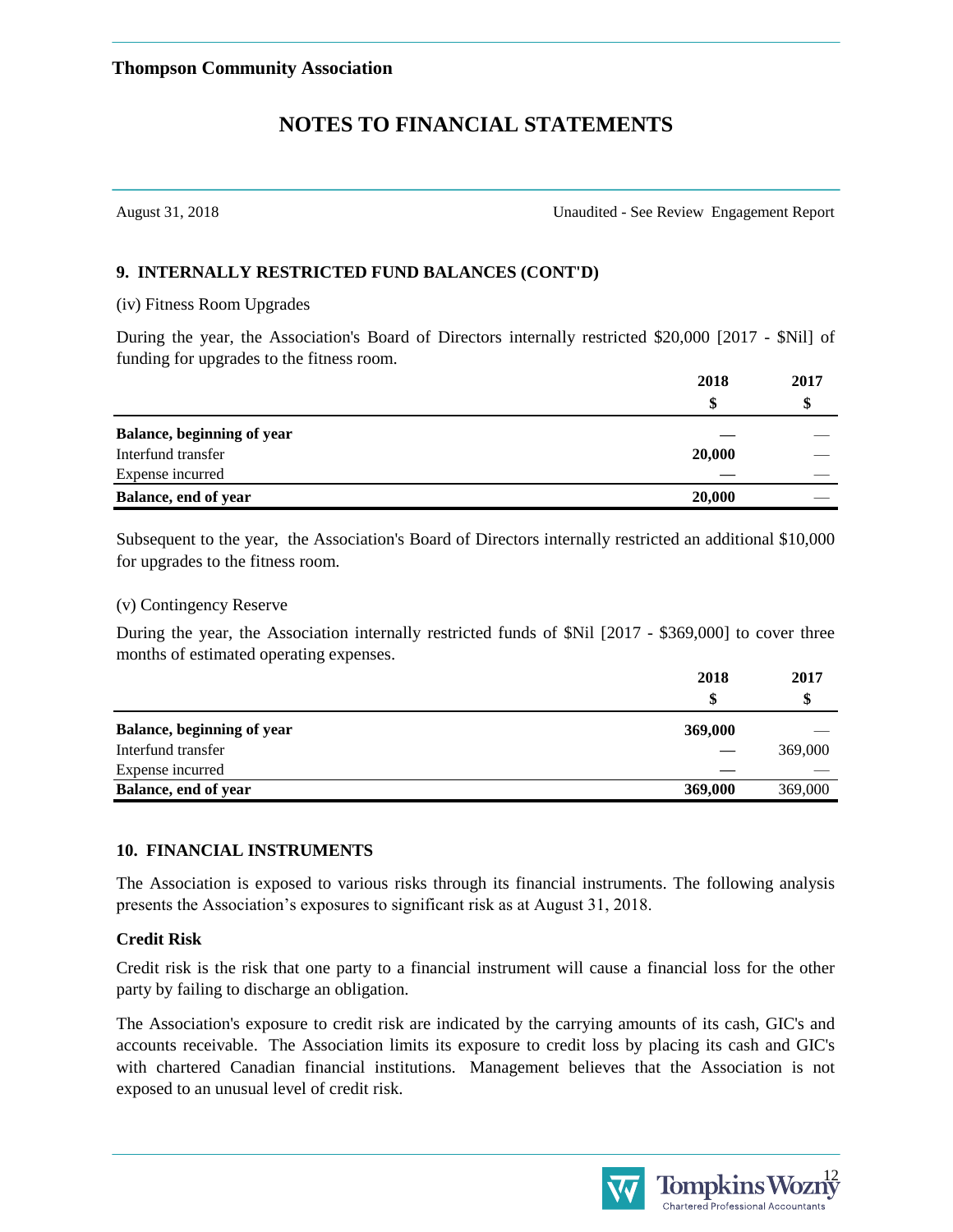August 31, 2018 Unaudited - See Review Engagement Report

#### **10. FINANCIAL INSTRUMENTS (CONT'D)**

#### **Liquidity Risk**

Liquidity risk is the risk of being unable to meet cash requirements or fund obligations as they become due. It stems from the possibility of a delay in realizing the fair value of financial instruments.

The Association manages its liquidity risk by constantly monitoring forecasted and actual cash flows and financial liability maturities, and by holding assets that can be readily converted into cash.

#### **Interest Rate Risk**

Interest rate risk is the risk that the fair value or future cash flows of a financial instrument will fluctuate because of changes in market interest rates.

All of the Association's financial instruments are non-interest bearing except for cash that earns interest at variable market rates and GIC's that earn interest at negotiated rates.

#### **11. COMPARATIVE FIGURES**

Certain prior year's comparative figures have been reclassified where necessary to conform to the current year's presentation.